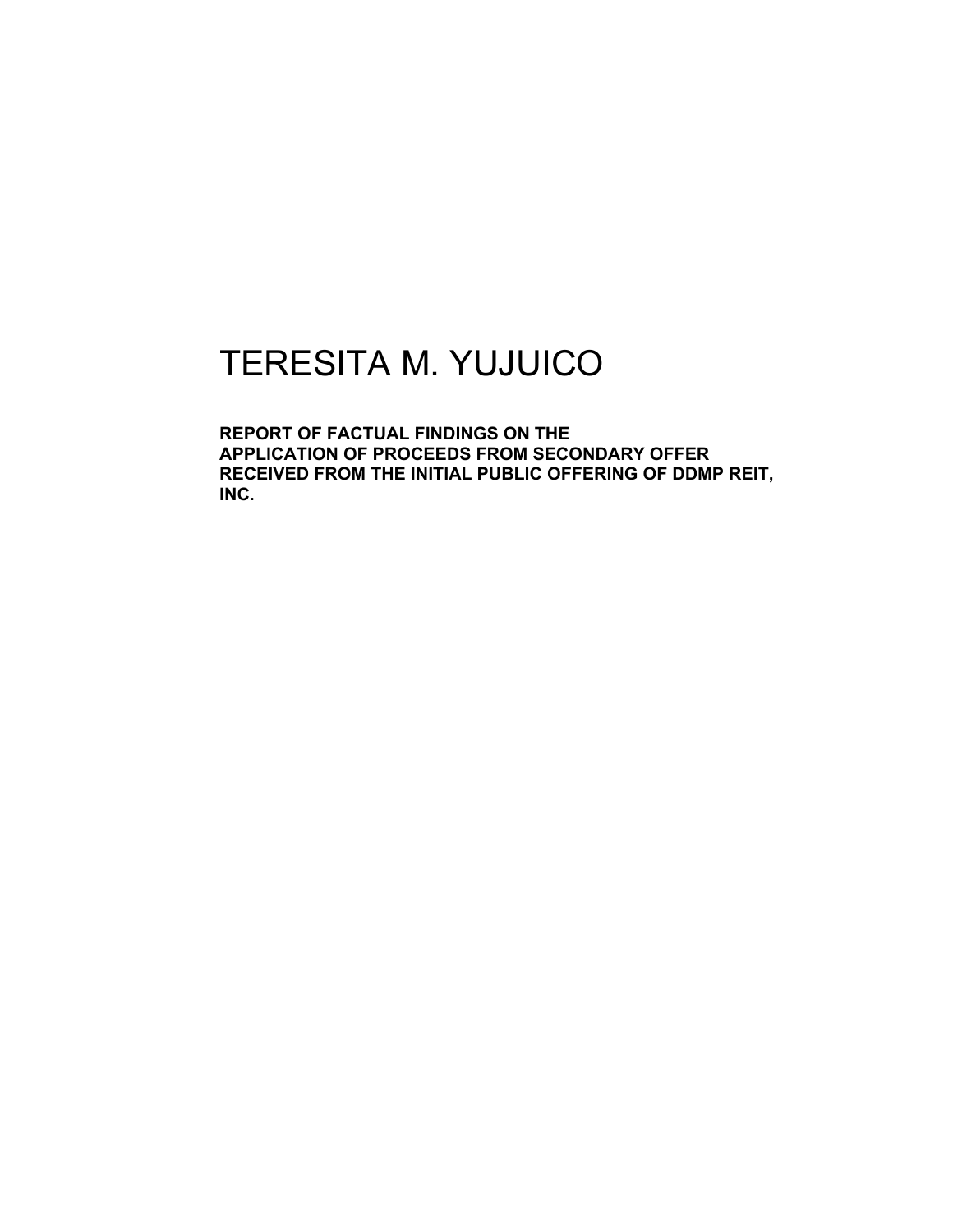

R.G. Manabat & Co. The KPMG Center, 6/F 6787 Ayala Avenue, Makati City Philippines 1226 Telephone +63 (2) 8885 7000 Fax +63 (2) 8894 1985 Internet www.home.kpmg/ph Email ph-inquiry@kpmg.com

## **REPORT OF FACTUAL FINDINGS**

**Teresita M. Yujuico** 30<sup>th</sup> Floor, IBM Plaza Building, Eastwood City Cyber Park Bagumbayan, Quezon City Metro Manila, Philippines

We have performed the procedures agreed with you and enumerated below with respect to the Progress Report on the application of proceeds from the secondary offer received by Teresita M. Yujuico (TMY) from the Initial Public Offering ("IPO") of DDMP REIT, Inc. (the "DDMP REIT") on March 24, 2021. The procedures were performed solely to comply with the requirement of the Philippine Stock Exchange (PSE) for TMY to submit an external auditors' report of factual findings on the accuracy of the information being represented by TMY relating to the use of proceeds from the IPO whenever a report is submitted to the PSE. Our engagement was undertaken in accordance with Philippine Standard on Related Services (PSRS) 4400, *Engagements to Perform Agreed-upon Procedures Regarding Financial Information.*

The agreed-upon procedures are summarized as follows:

- 1. Obtain and check the mathematical accuracy of the Annual Progress Report from TMY.
- 2. Compare the list of all the disbursements in the Annual Progress Report with the schedule of planned use of proceeds from the IPO in the REIT Plan ("REIT Plan") and agree the amounts to the related supporting documents such as memorandum of agreements, invoices, deposit slips, passbook and letter of instructions.
- 3. Obtain written management representation as to any reallocation (or absences thereof) on the planned use of proceeds or any change in the work program as disclosed in the REIT Plan.

Firm Regulatory Registration & Accreditation:

SEC Accreditation No. 0003-SEC, Group A, valid for five (5) years covering the audit of 2020 to 2024 financial statements (2019 financial statements are covered by SEC Accreditation No. 0004-FR-5)

PRC-BOA Registration No. 0003, valid until November 21, 2023

IC Accreditation No. 0003-IC, Group A, valid for five (5) years covering the audit of 2020 to 2024 financial statements (2019 financial statements are covered by IC Circular Letter (CL) No. 2019-39, Transition clause)

BSP Accreditation No. 0003-BSP, Group A, valid for five (5) years covering the audit of 2020 to 2024

financial statements (2019 financial statements are covered by BSP Monetary Board Resolution No. 2161, Transition clause)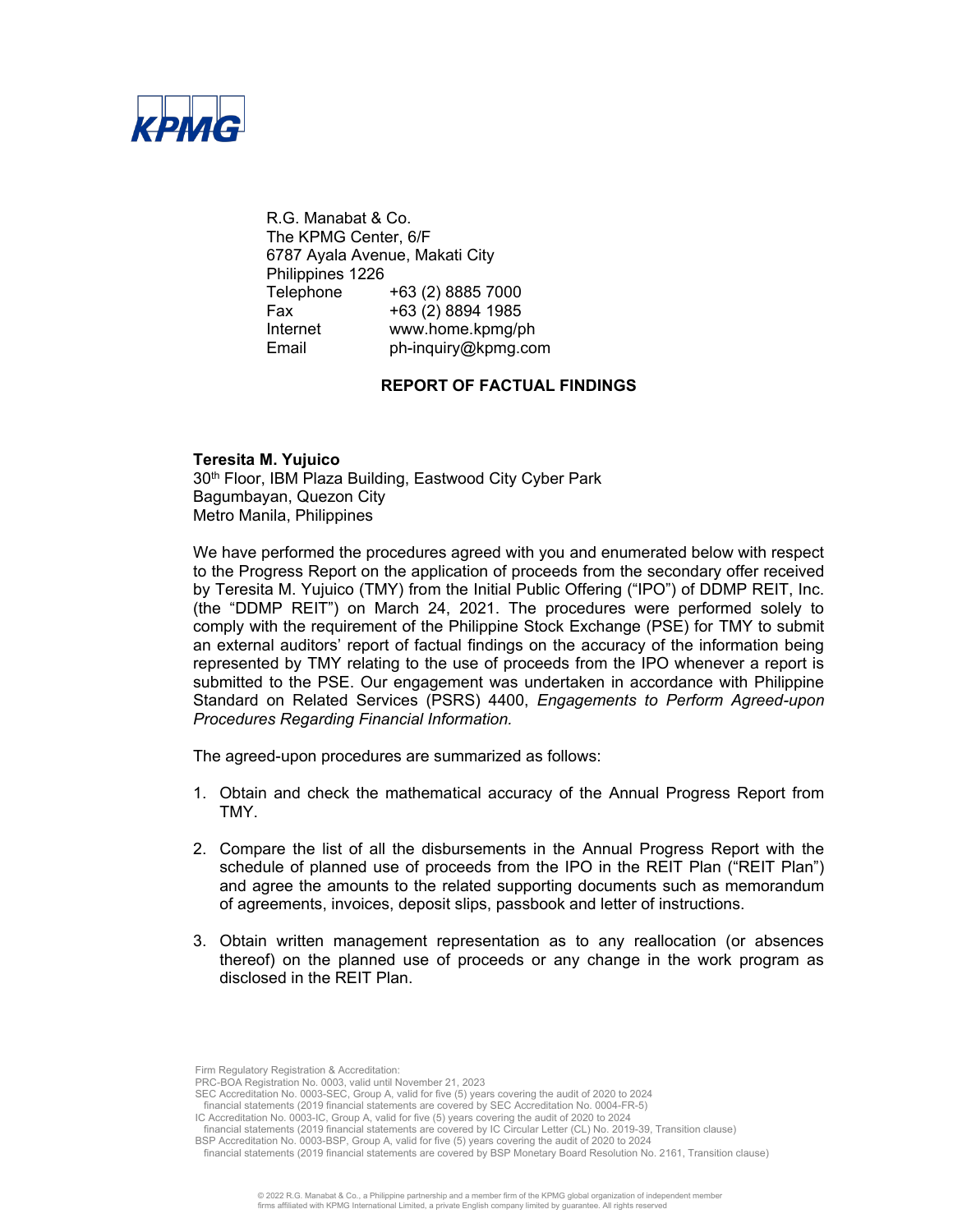

The results of the procedures performed are summarized in Annex A, which is an integral part of this report.

The procedures that we performed did not constitute either an audit or review made in accordance with Philippine Standards on Auditing (PSA) or Philippine Standard on Review Engagements (PSRE), thus, we do not express any assurance on the use of proceeds from the IPO based on the said standards.

Had we performed additional procedures or had we performed an audit or review of the financial statements in accordance with PSA and PSRE, other matters might have come to our attention that would have been reported to you.

We have no responsibility to update this report for events or circumstances occurring after the date of this report.

Our report is solely for the purpose set forth in the first paragraph of this report and for your information and is not to be used for any other purpose or to be distributed to any other parties who have not agreed to the procedures and taken responsibility for the sufficiency of the procedures for their purposes. This report relates only to the report on the use of the proceeds from the IPO and items specified above and do not extend to any financial statements of TMY or DDMP REIT, Inc. taken as a whole.

## **R.G. MANABAT & CO.**

**Darwin P. Virocel** Partner CPA License No. 0094495 SEC Accreditation No. 94495-SEC, Group A, effective for five (5) years covering the audit of 2019 to 2023 financial statements

January 28, 2022 Makati City, Metro Manila

REPUBLIC OF THE PHILIPPINES ) Makati City (3.S.

I, Darwin P. Virocel, a Partner of R.G. Manabat & Co., do solemnly swear that all matters set forth in the above report are true and correct to the best of my knowledge.

Darwin<sup>g</sup> Virocel Partner

SUBSCRIBED AND SWORN TO before me, this  $28<sup>th</sup>$  day of January 2022 in Makati City, Metro Manila, affiant exhibiting to me his PRC Professional Identification Card as Certified Public Accountant with Registration No. 0094495, which expires on December 17, 2022.

Doc No. 198 Page No. 41 Book No. 1 Series of 2022. 1/11 MEGIDOR A. WONFERRADA<br>
NOTARY PUBLIC FOR MAKATI CITY<br>
Appl. No. M-54, Until 31 December 2022<br>
Level 17, 6750 Ayala Office Tower<br>
6750 Ayala Avenue, Makati City<br>
17, 6. B531351, 01, 05/2021, Makati City<br>
189 Lifetime M IBP Lifetime Member Roll No. 08626, Quessin any<br>Roll of Attorneys No. 57102<br>MCLE Compliance No. 91-0014735 - 11/13/2018

2